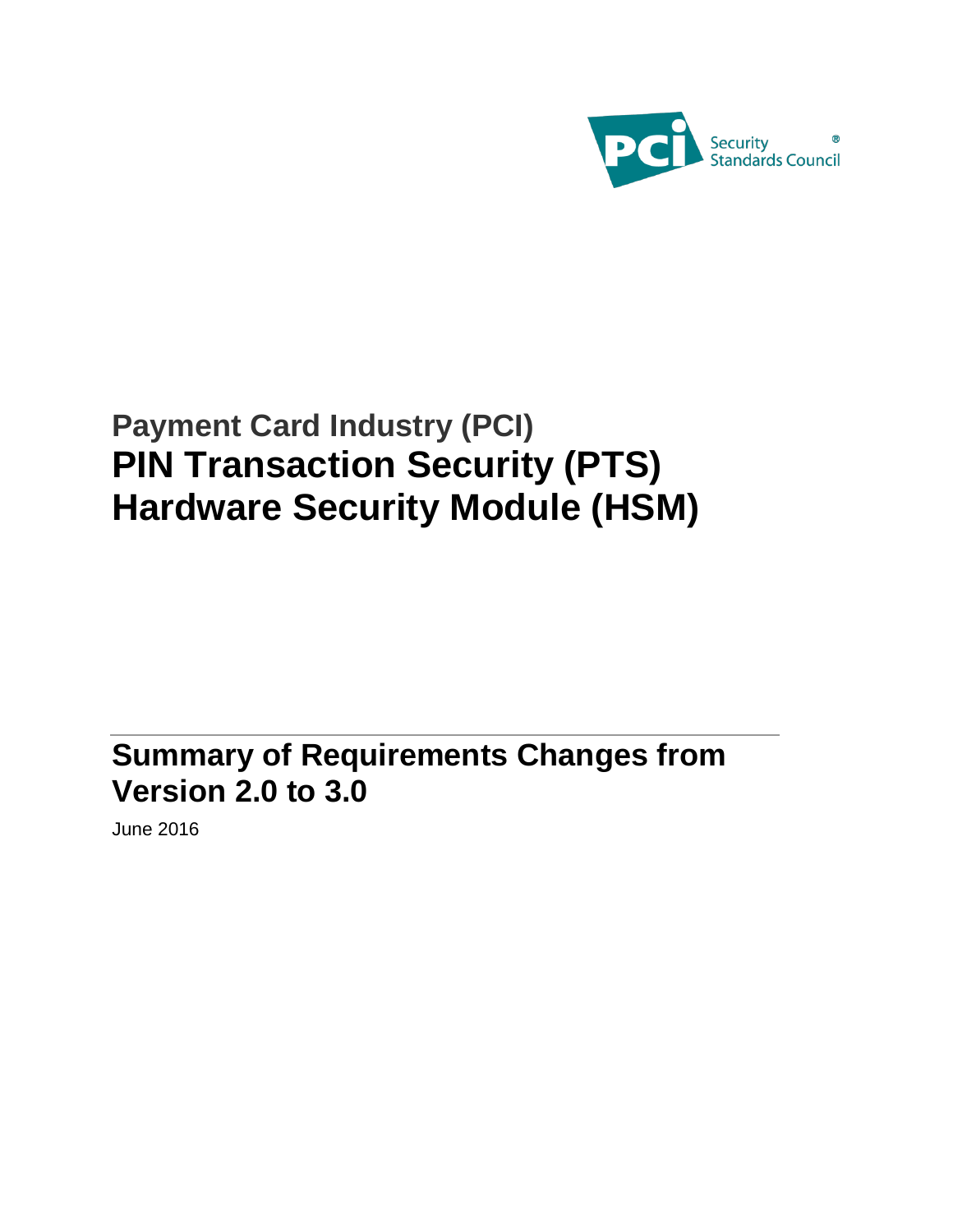### **Introduction**

This document provides a summary of changes from the PCI PTS HSM Modular Requirements v2.0 to v3.0. Table 1 provides an overview of the types of changes included in Version 3.0. Table 2 provides a summary of material changes to be found in Version 3.0.

| <b>Abbreviation</b> | Document Referenced                             |
|---------------------|-------------------------------------------------|
| SR / SRs            | PCI PTS HSM Modular Security Requirements       |
| DTR / DTRs          | PCI PTS HSM Modular Derived Test Requirements   |
| VQ                  | <b>PCI PTS HSM Modular Vendor Questionnaire</b> |

#### **Document Abbreviations Used**

### **Table 1: Change Types**

| <b>Change Type</b>     | <b>Definition</b>                                                                                                                          |
|------------------------|--------------------------------------------------------------------------------------------------------------------------------------------|
| Additional<br>Guidance | Explanation, definition, and/or instruction to increase understanding or provide<br>further information or guidance on a particular topic. |
| Requirement<br>Change  | To reflect the addition modification, deletion, or restructuring of requirements                                                           |

*Note: The changes above do not include those that are corrections of grammar or typographical errors or other rephrasing of existing statements.*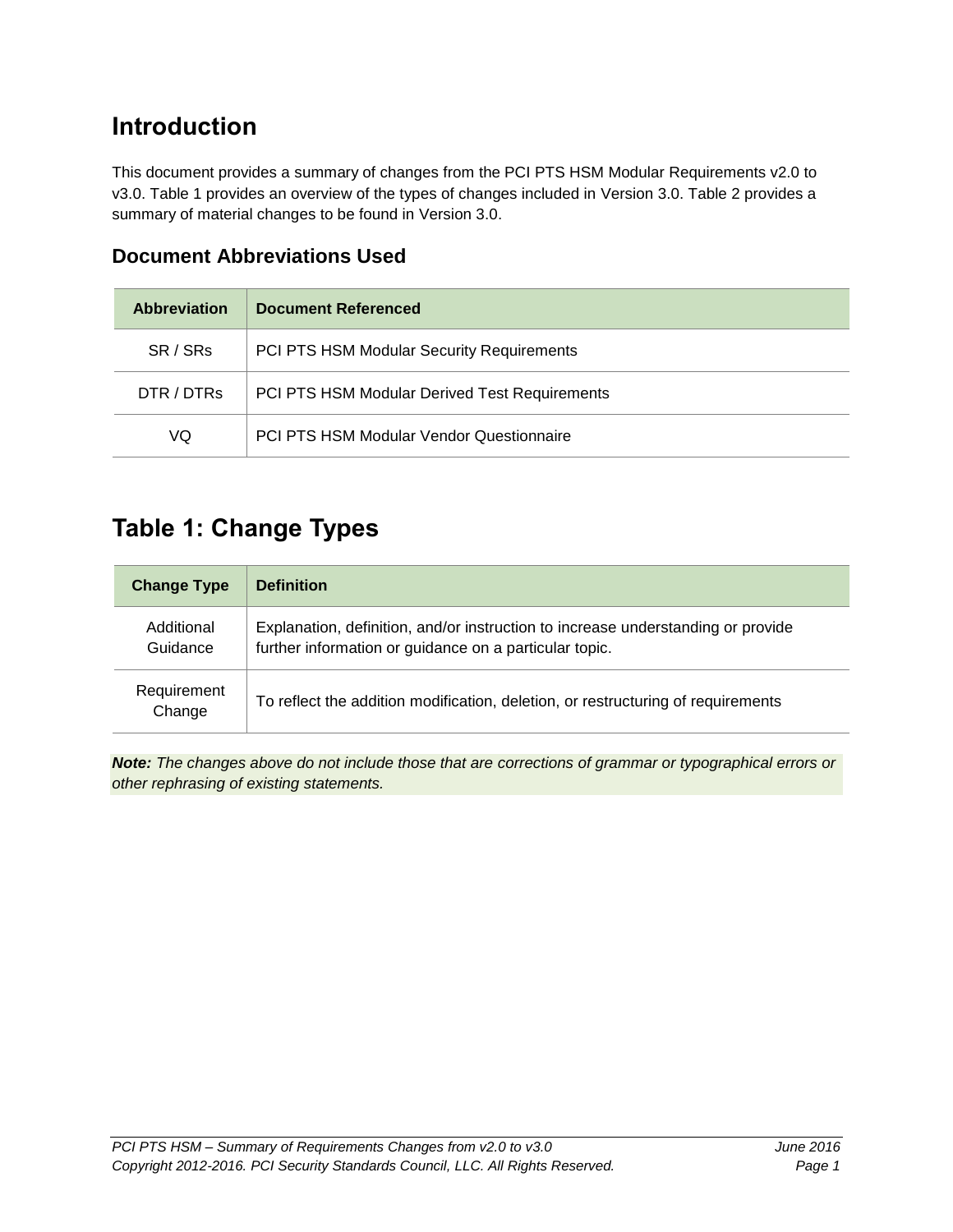## **Table 2: Summary of Changes**

| <b>Document and</b><br><b>Requirements</b><br><b>Reference</b> | Change                                                                                                                                                                   | <b>Type</b>            |
|----------------------------------------------------------------|--------------------------------------------------------------------------------------------------------------------------------------------------------------------------|------------------------|
| SR General,<br>DTRs, and VQ                                    | Added approval classes for key-loading devices and HSM<br>remote administration platforms, together with supporting<br>requirements, test scripts, and vendor questions. | Requirement<br>Change  |
| <b>SR General</b>                                              | Added references to ISO 9797-1, ISO 18033-1, ISO 18033-<br>5, NIST SP 800-38B, NIST SP 800-90A Revision 1, and<br>NIST SP 800-131A Revision 1.                           | Additional<br>Guidance |
| SR <sub>A2</sub>                                               | Eliminated requirement for Independent Security<br>Mechanisms and added guidance to SR A-1                                                                               | Requirement<br>Change  |
| SR <sub>A3</sub>                                               | Eliminated requirement for Response to Internal Access and<br>added guidance to SR A-1                                                                                   | Requirement<br>Change  |
| SR <sub>B1</sub>                                               | Added allowance for continuous error checking as an option<br>to running self-tests at least once per day                                                                | Requirement<br>Change  |
| SR <sub>B4</sub>                                               | Added requirement that devices must support firmware<br>updates                                                                                                          | Requirement<br>Change  |
| <b>SR B4.1</b>                                                 | Added new requirement for the firmware to authenticate<br>applications loaded into the device consistent with B4,<br>including updates and configuration changes.        | Requirement<br>Change  |
| SR <sub>B8</sub>                                               | Clarified enciphered key components can be treated the<br>same as enciphered keys for key loading                                                                        | Additional<br>Guidance |
| SRs D1-D5                                                      | Added Section D - Key-Loading Devices to support new<br>approval classes.                                                                                                | Requirement<br>Change  |
| $SRS E1 - E2$                                                  | Added Section E - Remote Administration - Logical<br>Security to support new approval classes.                                                                           | Requirement<br>Change  |
| SRs F1 - F4                                                    | Added Section F - Devices With Message Authentication<br>Capabilities to support new approval classes.                                                                   | Requirement<br>Change  |
| SRs G1-G4                                                      | Added Section G - Devices With Key Generation<br>Functionality to support new approval classes.                                                                          | Requirement<br>Change  |
| $SRs H1 - H2$                                                  | Added Section H - Devices With Digital Signature<br>Functionality to support new approval classes.                                                                       | Requirement<br>Change  |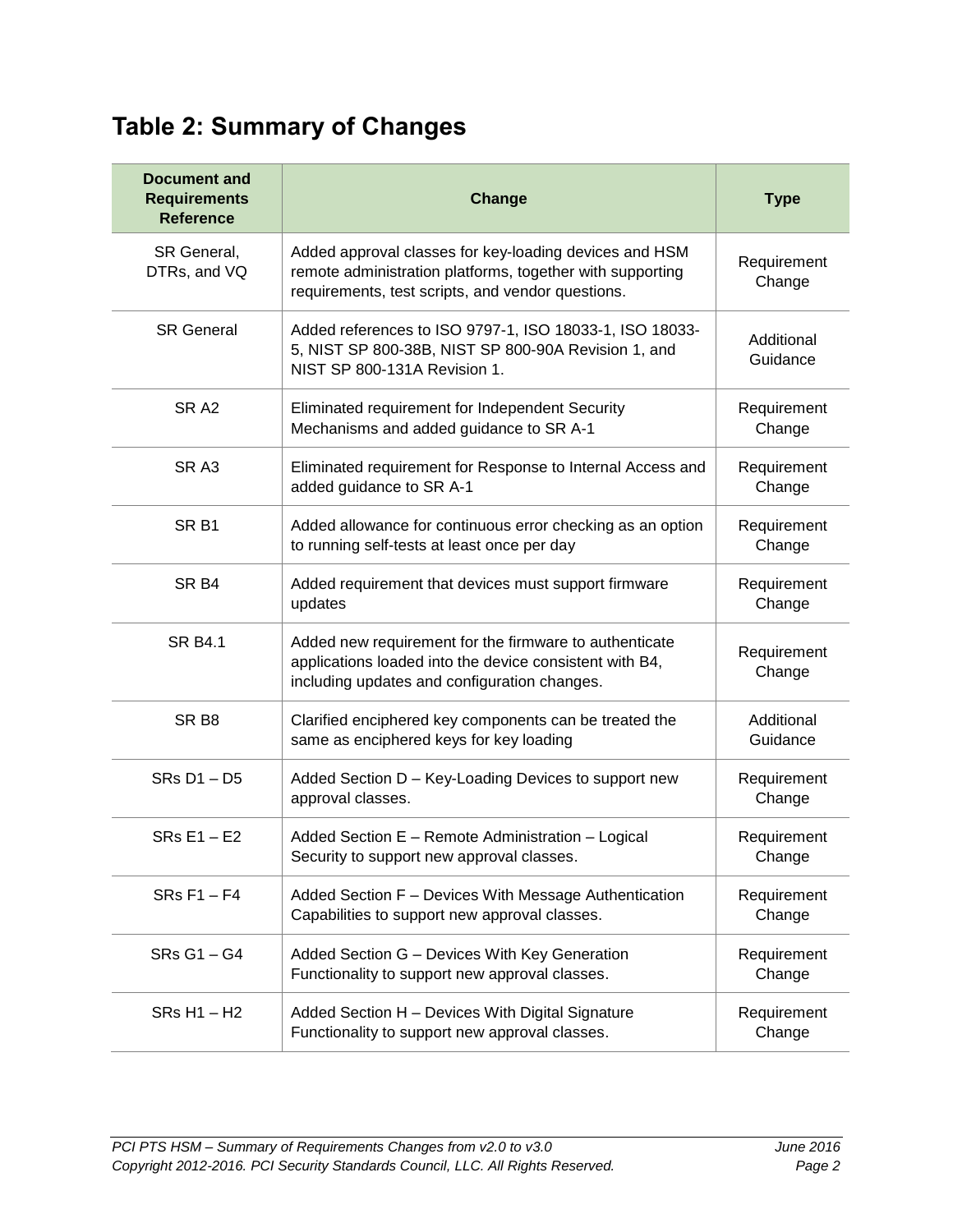| <b>Document and</b><br><b>Requirements</b><br><b>Reference</b> | Change                                                                                                                                                                                                                                                                                                                       | <b>Type</b>                                       |
|----------------------------------------------------------------|------------------------------------------------------------------------------------------------------------------------------------------------------------------------------------------------------------------------------------------------------------------------------------------------------------------------------|---------------------------------------------------|
| SRs I1 - 18<br>and $J1 - J8$                                   | The PCI test laboratories will now validate device<br>management information via documentation reviews. Any<br>variances to these requirements will be reported to PCI for<br>review. However, this information will only be used for<br>analysis at this time and will not impact whether a device<br>receives an approval. | Requirement<br>Change                             |
| SR J1                                                          | Clarified the device must be protected from unauthorized<br>modification with tamper detection characteristics and is not<br>restricted to just tamper evidence                                                                                                                                                              | Requirement<br>Change                             |
| Appendices A and B                                             | Added appendices to define applicability of requirements to<br>approval classes for HSMs, key-loading devices, and<br>remote administration platforms.                                                                                                                                                                       | Additional<br>Guidance                            |
| <b>DTRs Introduction</b>                                       | Provided additional guidance for lab reporting criteria,<br>including minimal contents of reports and minimal test<br>activities.                                                                                                                                                                                            | Additional<br>Guidance                            |
| DTRs Module 1: Core<br>Requirements-<br>Sections A, B, and C   | Significantly enhanced test scripts based on leveraging<br>applicable information from POI V4 and to support new<br>approval classes.                                                                                                                                                                                        | Requirement<br>Change                             |
| DTR A1                                                         | Eliminated ten hours minimum for exploitation time.                                                                                                                                                                                                                                                                          | Requirement<br>Change                             |
| DTR <sub>B1</sub>                                              | Added additional guidance for how the HSM must detect<br>hardware errors in order to prevent the return of incorrect<br>results or the disclosure of sensitive information.                                                                                                                                                  | Additional<br>Guidance                            |
| <b>DTR B4.1</b>                                                | Added to support new requirement for software authenticity.                                                                                                                                                                                                                                                                  | Requirement<br>Change                             |
| DTR <sub>B9</sub>                                              | Updated guidance to stipulate that PRNG designs<br>(Deterministic Random Bit Generator, or DRBG) from NIST<br>SP800-90A or ANSI X9.82 shall be used-specifically,<br>HASH_DRBG, HMAC_DRBG or CTR_DRBG. DEA and 2-<br>key TDEA, as well as DUAL_EC_DRBG are not acceptable<br>for use in a DRBG.                              | Additional<br>Guidance /<br>Requirement<br>Change |
| DTR <sub>B15</sub>                                             | Updated to reflect new PIN translation options in ISO 9564<br>to reflect addition of criteria for AES PIN blocks and PAN<br>Token translations.                                                                                                                                                                              | Additional<br>Guidance /<br>Requirement<br>Change |